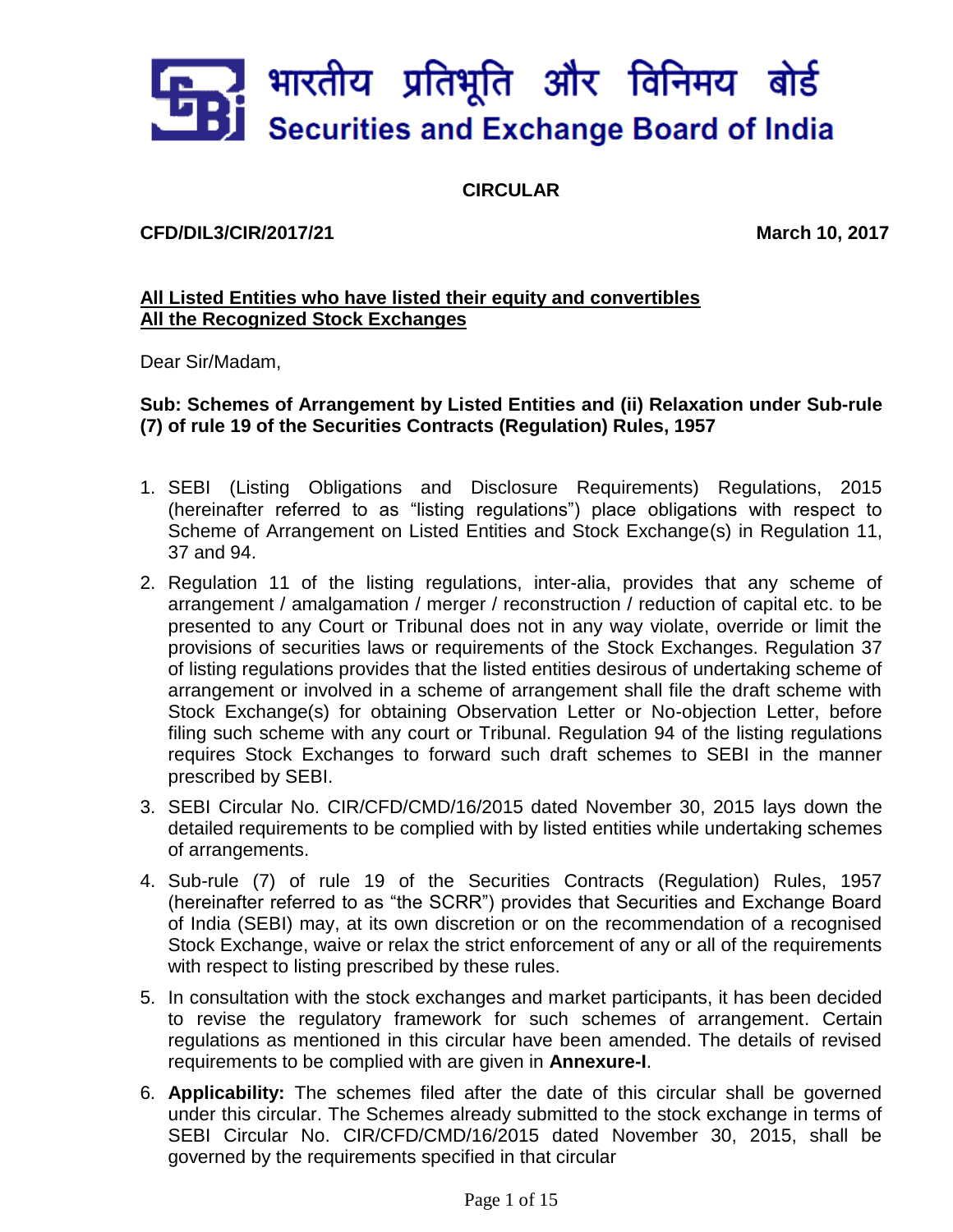

- 7. The Provisions of this circular shall not apply to schemes which solely provides for merger of a wholly owned subsidiary with the parent company. However, such draft schemes shall be filed with the Stock Exchanges for the purpose of disclosures and the Stock Exchanges shall disseminate the scheme documents on their websites. An amendment to listing regulations in this regard has already been notified on February 15, 2017.
- 8. The issuance of shares under schemes in case of allotment of shares only to a select group of shareholders or shareholders of unlisted companies pursuant to such schemes shall follow the pricing provisions of Chapter VII of SEBI (Issue of Capital and Disclosure Requirements) Regulations, 2009 (hereinafter referred to as "the ICDR Regulations"). Relevant amendment to ICDR Regulations in this regard has been notified on February 15, 2017.
- 9. The listed entity shall pay a fee to SEBI at the rate of 0.1% of the paid-up share capital of the listed / transferee / resulting company, whichever is higher, post sanction of the proposed scheme, subject to a cap of Rs.5,00,000. Relevant amendment to Listing Regulations in this regard has been notified on March 06, 2017.
- 10.The amended regulations have become effective from the date of notification of the amendments.
- 11.The Stock Exchanges are advised to bring the provisions of this circular to the notice of Listed Entities and also to disseminate the same on their website.
- 12.This circular is issued under Section 11 of the SEBI Act, 1992 and regulations 11, 37 and 94 read with regulation 101(2) of listing regulations and Rule 19(7) of SCRR, 1957.
- 13.This circular is available on SEBI website at [www.sebi.gov.in](https://www.sebi.gov.in/) under the categories "Legal Framework/Circulars".

Yours faithfully,

**Narendra Rawat Deputy General Manager narendrar@sebi.gov.in**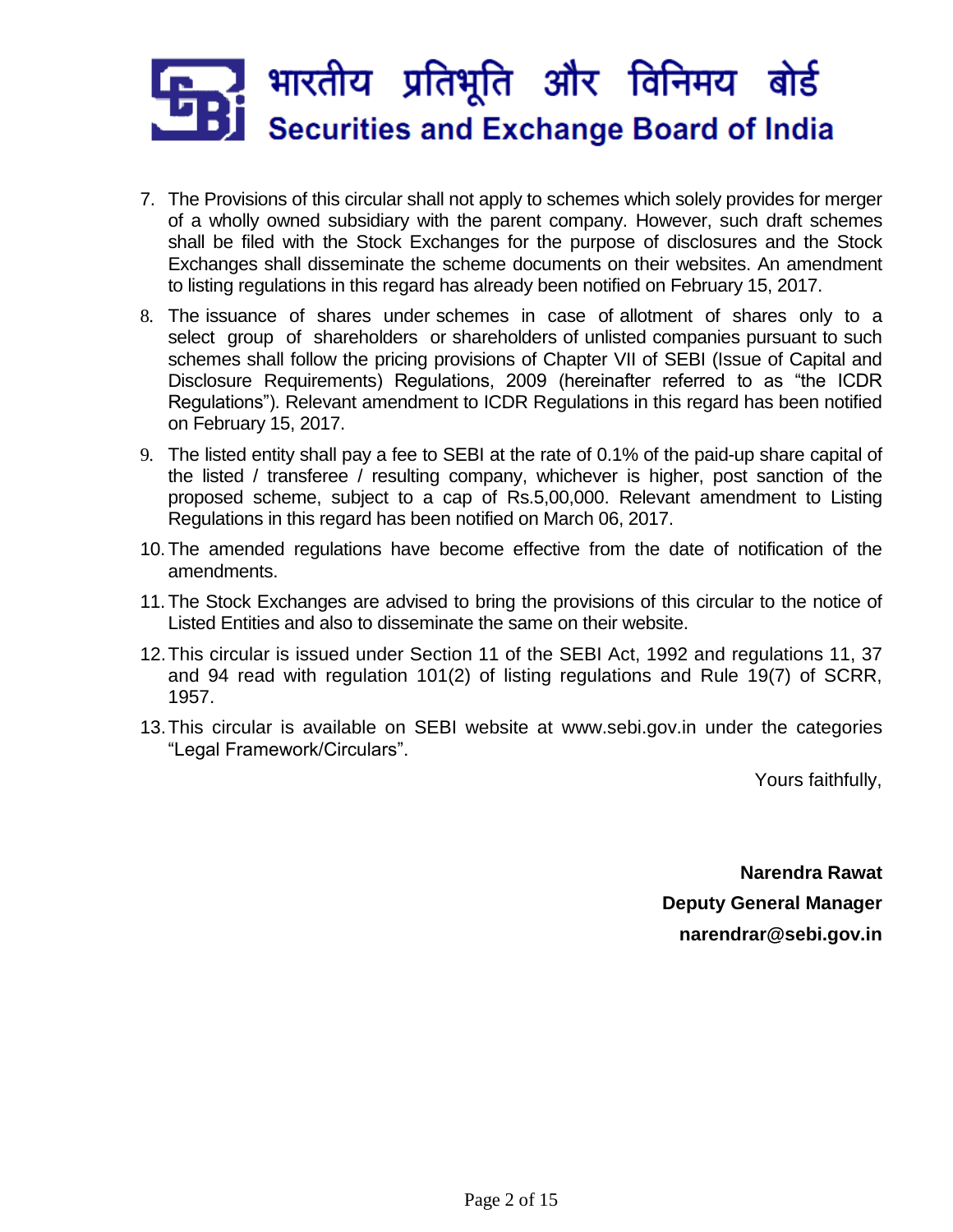

**ANNEXURE I**

- **I. Requirements before the Scheme of arrangement is submitted for sanction by the National Company Law Tribunal (NCLT)**
	- **A. Requirements to be fulfilled by Listed Entity**

## 1. **Designated Stock Exchange**

- (a) Listed entities shall choose one of the Stock Exchanges having nationwide trading terminals as the designated Stock Exchange for the purpose of coordinating with SEBI.
- (b) For companies listed solely on regional Stock Exchange, wherein exemption from Rule 19(2) (b) of Securities Contracts (Regulation) Rules, 1957 is sought, the listed entity shall obtain in-principle approval for listing of equity shares on any Stock Exchange having nationwide trading terminals. In cases, wherein exemption from Rule 19(2)(b) of Securities Contracts (Regulation) Rules, 1957 is not sought by the listed entity, one of the Stock Exchanges having nationwide trading terminals shall provide a platform for dissemination of information of such Schemes and other documents required under this circular. For such purpose, Stock Exchanges having nationwide trading terminals may charge reasonable fees from such companies.

# 2. **Submission of Documents**

The Listed entity shall submit the following documents to the Stock Exchanges:-

- (a) Draft Scheme of arrangement/ amalgamation/ merger/ reconstruction/ reduction of capital, etc.;
- (b) Valuation Report as per Para (4) below;
- (c) Report from the Audit Committee recommending the Draft Scheme, taking into consideration, inter alia, the Valuation Report. The Valuation Report is required to be placed before the Audit Committee of the listed entity;
- (d) Fairness opinion by a SEBI Registered merchant banker on valuation of assets / shares done by the valuer for the listed entity and unlisted entity;
- (e) Pre and post amalgamation shareholding pattern of unlisted entity;
- (f) Audited financials of last 3 years (financials not being more than 6 months old) of unlisted entity;
- (g) Auditor's Certificate as per Para (5) below;
- (h) Detailed Compliance Report as per the format specified in Annexure IV duly certified by the Company Secretary, Chief Financial Officer and the Managing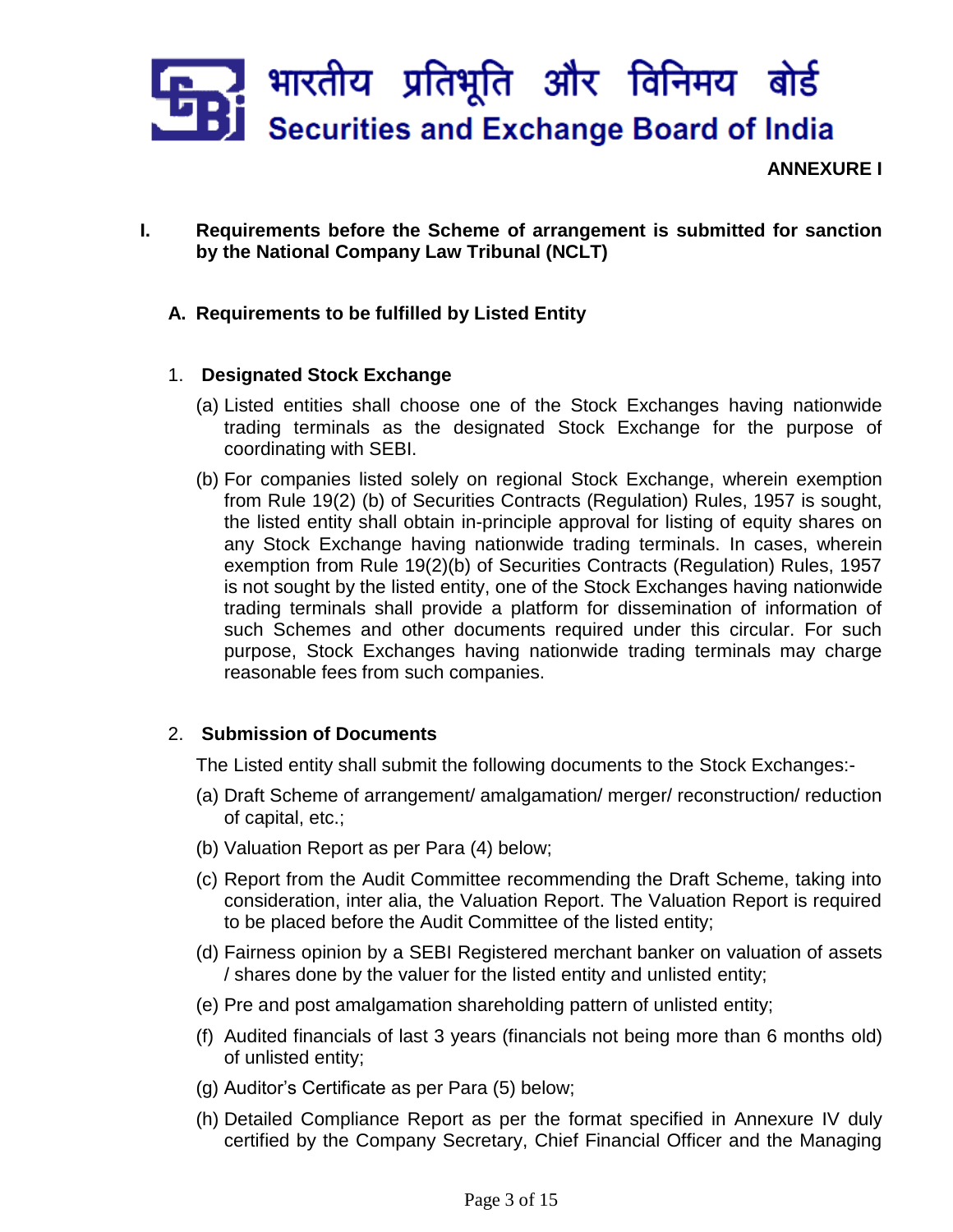Director, confirming compliance with various regulatory requirements specified for schemes of arrangement and all accounting standards.

# 3. **Conditions for schemes of arrangement involving unlisted entities**

In case of schemes of arrangement between listed and unlisted entities, the following conditions shall be satisfied:

(a) The listed entity shall include the applicable information pertaining to the unlisted entity/ies involved in the scheme in the format specified for abridged prospectus as provided in Part D of Schedule VIII of the ICDR Regulations, in the explanatory statement or notice or proposal accompanying resolution to be passed sent to the shareholders while seeking approval of the scheme.

The accuracy and adequacy of such disclosures shall be certified by a SEBI Registered Merchant Banker after following the due diligence process. Such disclosures shall also be submitted to the Stock Exchanges for uploading on their websites.

- (b) The percentage of shareholding of pre-scheme public shareholders of the listed entity and the Qualified Institutional Buyers (QIBs) of the unlisted entity, in the post scheme shareholding pattern of the "merged" company shall not be less than 25%.
- (c) Unlisted entities can be merged with a listed entity only if the listed entity is listed on a Stock Exchange having nationwide trading terminals.

## 4. **Valuation Report;**

- (a) All listed entities are required to submit a valuation report from an Independent Chartered Accountant.
- (b) However, Valuation Report is not required in cases where there is no change in the shareholding pattern of the listed entity / resultant company.
- (c) For the limited purpose of this Circular, 'change in the shareholding pattern' shall mean;
	- (i) change in the proportion of shareholding of any of the existing shareholders of the listed entity in the resultant company; or
	- (ii) new shareholder being allotted equity shares of the resultant company; or
	- (iii) existing shareholder exiting the company pursuant to the Scheme of Arrangement
- (d) Further, a few examples illustrating 'no change in shareholding pattern' are indicated below:
	- (i) In case a listed entity (say, "entity A") demerges a unit and makes it a separate company (say, "entity B");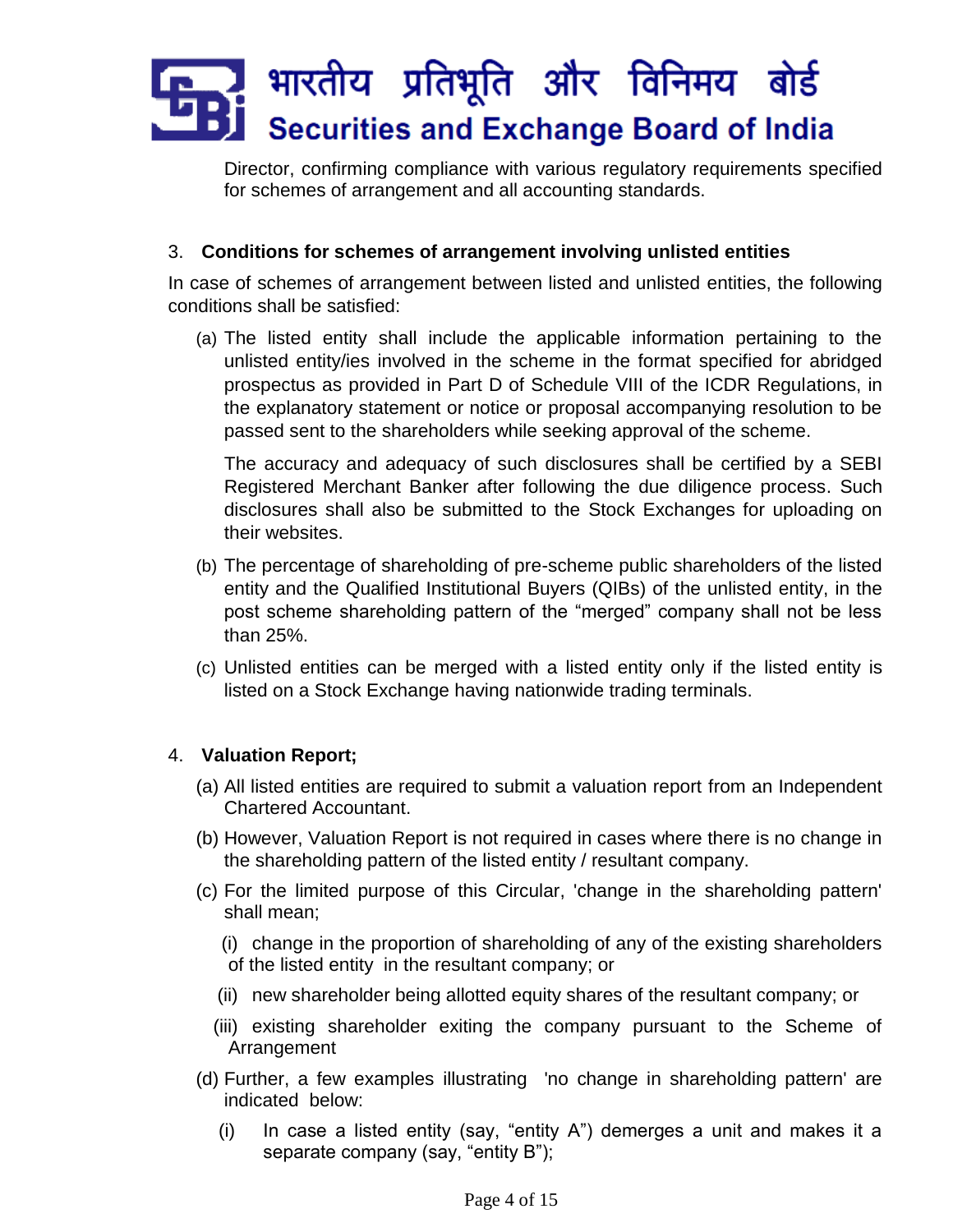- 1) if the shareholding of entity B is comprised only of the shareholders of entity A; and
- 2) if the shareholding pattern of entity B is the same as in entity A; and
- 3) every shareholder in entity B holds equity shares in the same proportion as held in entity A before the demerger
- (ii) In case a wholly-owned-subsidiary (say, "entity  $X$ ") of a listed entity is merged with its parent listed entity (say, "entity Y"), where the shareholders and the shareholding pattern of entity Y remains the same, it will be treated as 'no change in shareholding pattern'.

For the limited purpose of this Circular, 'resultant company' shall mean a company arising / remaining after the listed entity undertakes a Scheme of Arrangement.

# 5. **Auditor's certificate**

(a) An auditors' certificate shall be filed to the effect that the accounting treatment contained in the scheme is in compliance with all the Accounting Standards specified by the Central Government under Section 133 of the Companies Act, 2013 read with the rules framed thereunder or the Accounting Standards issued by ICAI, as applicable, and other generally accepted accounting principles.

Provided that in case of companies where the respective sectoral regulatory authorities have prescribed norms for accounting treatment of items in the financial statements contained in the scheme, the requirements of the regulatory authorities shall prevail.

Explanation – For this purpose, mere disclosure of deviations in accounting treatments as prescribed in the aforementioned Accounting Standards and other generally accepted Accounting Principles shall not be deemed as compliance with the above.

(b) The standard format for auditors' certificate would be as per Annexure II.

## 6. **Redressal of Complaints**

- (a) The Listed entity shall submit to Stock Exchanges a 'Report on Complaints' which shall contain the details of complaints/comments received by it on the Draft Scheme from various sources (complaints/comments written directly to the listed entity or forwarded to it by the Stock Exchanges/SEBI) as per Annexure III of this Circular prior to obtaining Observation Letter from Stock Exchanges on Draft Scheme.
- (b) 'Report on Complaints' as mentioned above, shall be submitted by listed entity to the Stock Exchanges within 7 days of expiry of 21 days from the date of filing of Draft Scheme with Stock Exchanges and hosting the Draft Scheme along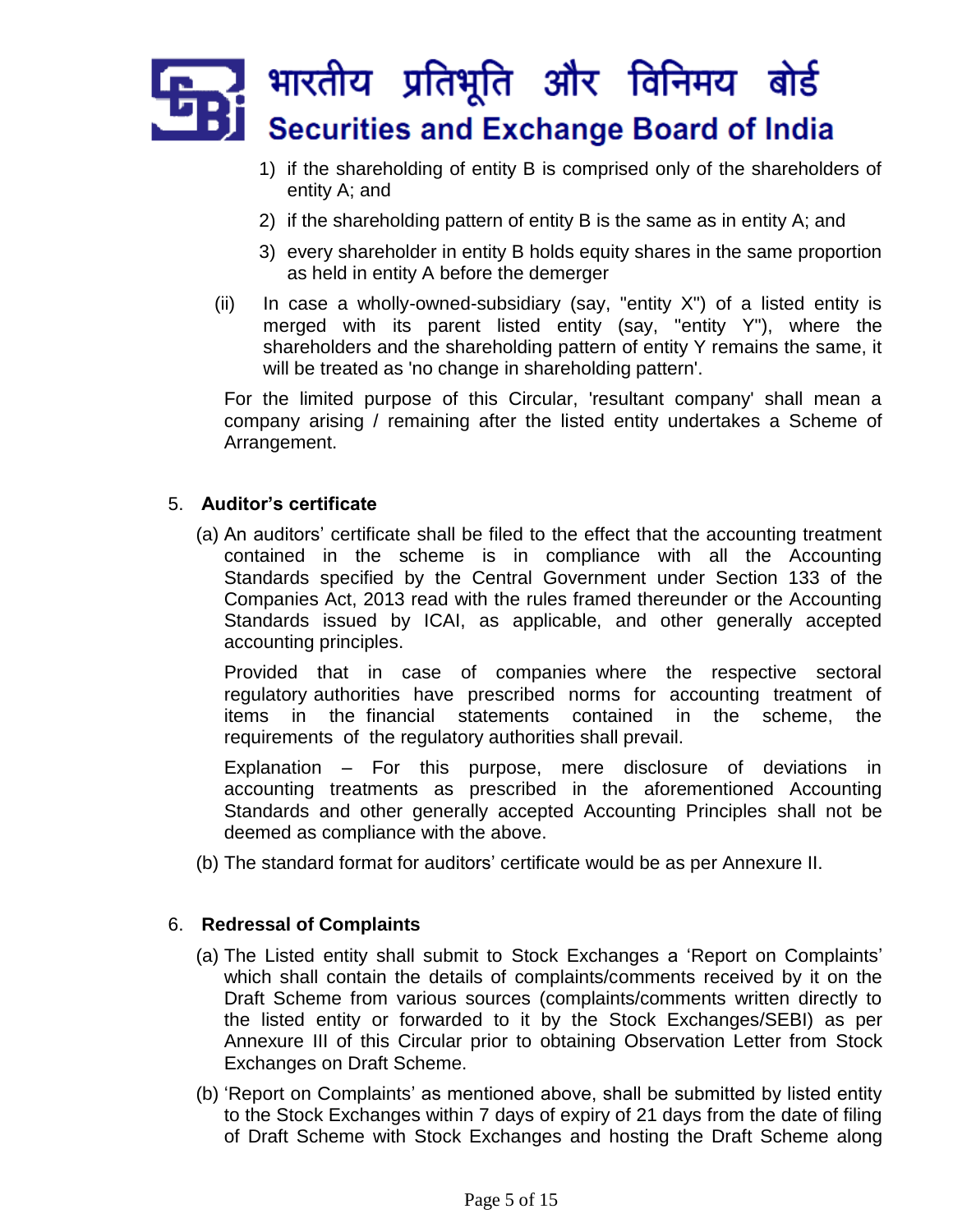with documents specified under para (2) above on the websites of Stock Exchanges and the listed entity.

# 7. **Disclosure on the Website**

- (a) Immediately upon filing of the Draft Scheme of arrangement with the Stock Exchanges, the listed entity shall disclose the Draft Scheme of arrangement and all the documents specified under para (2) above on its website.
- (b) Listed entity shall also disclose the Observation Letter of the Stock Exchanges on its website within 24 hours of receiving the same.
- 8. **Explanatory Statement or notice or proposal accompanying resolution sent to shareholders for seeking approval of scheme** 
	- (a) The Listed entity shall include the Observation Letter of the Stock Exchanges, in the explanatory statement or notice or proposal accompanying resolution to be passed sent to the shareholders seeking approval of the Scheme.
	- (b) The listed entity shall ensure that in the explanatory statement or notice or proposal accompanying resolution to be passed, it shall disclose the pre and post-arrangement or amalgamation, expected capital structure and shareholding pattern, and the "fairness opinion" obtained from a merchant bankers on valuation of assets / shares done by the independent chartered accountant for the listed entity and unlisted entity.
	- (c) The Listed entity shall upload the 'Report on Complaints' as provided in Para 6 (b) and the 'Compliance Report' as provided in Para 2 (h) above, on the company's website and websites of Stock Exchanges.

# 9. **Approval of Shareholders to Scheme through e- Voting:**

- (a) The Listed entities shall ensure that the Scheme of Arrangement submitted with the NCLT for sanction, provides for voting by public shareholders through evoting, after disclosure of all material facts in the explanatory statement sent to the shareholders in relation to such resolution.
- (b) The Scheme of arrangement shall be acted upon only if the votes cast by the public shareholders in favour of the proposal are more than the number of votes cast by the public shareholders against it, in the following cases:
	- i. Where additional shares have been allotted to Promoter / Promoter Group, Related Parties of Promoter / Promoter Group, Associates of Promoter / Promoter Group, Subsidiary/(s) of Promoter / Promoter Group of the listed entity , or
	- ii. Where the Scheme of Arrangement involves the listed entity and any other entity involving Promoter / Promoter Group, Related Parties of Promoter / Promoter Group, Associates of Promoter / Promoter Group, Subsidiary/(s) of Promoter / Promoter Group.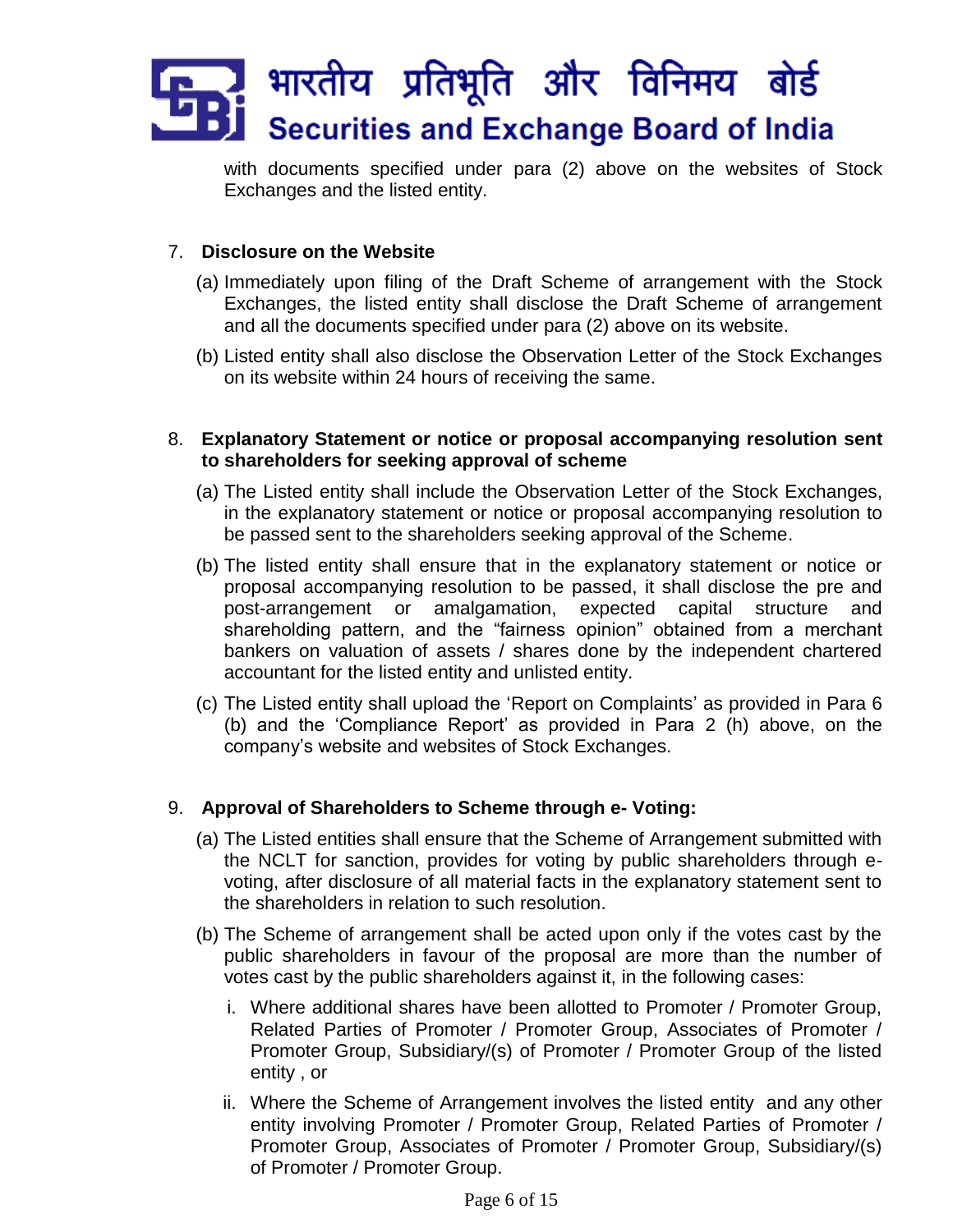- iii. Where the parent listed entity has acquired, either directly or indirectly, the equity shares of the subsidiary from any of the shareholders of the subsidiary who may be Promoter / Promoter Group, Related Parties of Promoter / Promoter Group, Associates of Promoter / Promoter Group, Subsidiary/(s) of Promoter / Promoter Group of the parent listed entity, and if that subsidiary is being merged with the parent listed entity under the Scheme.
- iv. Where the scheme involving merger of an unlisted entity results in reduction in the voting share of pre-scheme public shareholders of listed entity in the transferee / resulting company by more than 5% of the total capital of the merged entity;
- v. where the scheme involves transfer of whole or substantially the whole of the undertaking of the listed entity and the consideration for such transfer is not in the form of listed equity shares;

For the purpose of this clause, the expression "substantially the whole of the undertaking" in any financial year shall mean twenty per cent or more of value of the company in terms of consolidated net worth or consolidated total income during previous financial year as specified in Section 180(1)(a)(i) of the Companies Act, 2013.

For the purpose of this clause, the term 'public' shall carry the same meaning as defined under Rule 2 of Securities Contracts (Regulation) Rules, 1957.

- (c) For all other cases, the requirements stated at para (9) (b) above, i.e. approval only by public shareholders, shall not be applicable. In such cases, the listed entities shall furnish an undertaking certified by the auditor and duly approved by the Board of the company, clearly stating the reasons for non-applicability of para (9) (a) above.
- (d) The undertaking as referred to in Para (9)(c) above shall be displayed on the websites of Stock Exchanges and the listed entity along with other documents submitted, as stipulated under Para (2) above.
- (e) Any misstatement or furnishing of false information with regard to the said undertaking would be viewed seriously and liable for punitive action as per the provisions of applicable laws and regulations.
- 10. Subsequent to filing the draft scheme with SEBI, no changes to the draft scheme, except those mandated by the regulators / authorities / tribunal shall be made without specific written consent of SEBI.

## **B. Obligations of Stock Exchange(s)**

- 1. The designated Stock Exchange, upon receipt of the Draft Scheme of Arrangement and documents referred to at para (A) (2) above shall forward the same to SEBI within three working days.
- 2. The 'Report on Complaints' shall be forwarded by the Stock Exchanges to SEBI before SEBI communicates its comments on the Draft Scheme to the Stock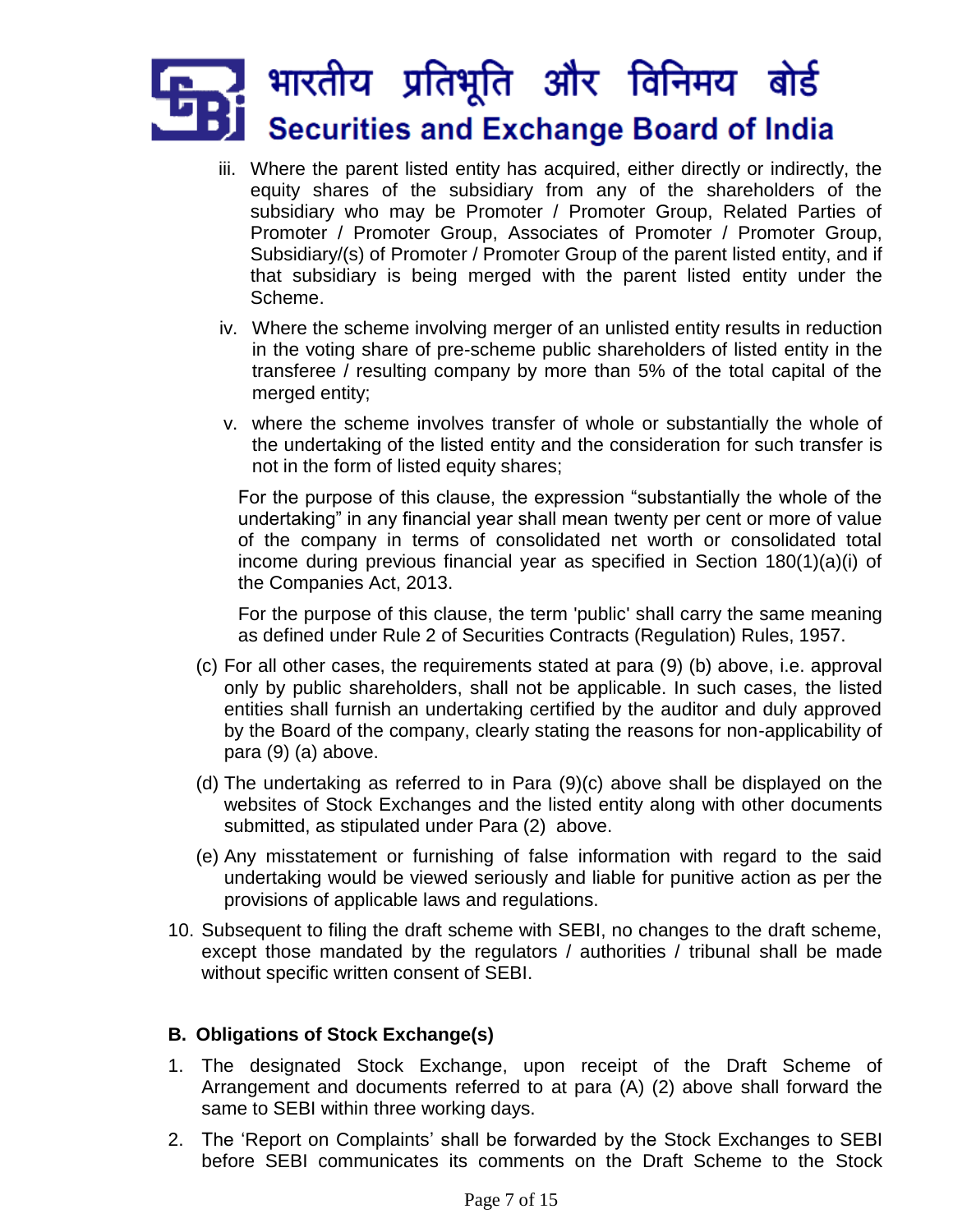Exchanges. Such Report shall be submitted as per the format specified at Annexure III to this Circular.

- 3. The Stock Exchanges where the specified securities are listed / proposed to be listed shall also disclose on their websites the documents listed at para (A) (2) above immediately on receipt. It shall also disclose the Observation Letter on its website immediately upon issuance.
- 4. Stock Exchanges shall provide the 'Observation Letter' or 'No-Objection' letter to SEBI on the draft scheme. In case of companies listed exclusively on Regional Stock Exchanges, SEBI shall issue Comment letter upon receipt of Observation Letter' or 'No-Objection' letter from the Designated Stock Exchange. In other cases, SEBI shall issue Comment letter upon receipt of Observation Letter' or 'No-Objection' letter from Stock Exchanges having nationwide trading terminals.

# **C. Processing of the Draft Scheme by SEBI**

- 1. Upon receipt of Observation Letter' or 'No-Objection' letter from the Stock Exchanges, SEBI shall provide its comments on the Draft Scheme of arrangement to the Stock Exchanges. While processing the Draft Scheme, SEBI may seek clarifications from any person relevant in this regard including the listed entity or the Stock Exchanges and may also seek an opinion from an Independent Chartered Accountant.
- 2. SEBI shall endeavour to provide its comments on the Draft Scheme to the stock exchanges within 30 days from the later of the following:
	- (a) date of receipt of satisfactory reply on clarifications, if any sought from the listed entity by SEBI; or
	- (b) date of receipt of opinion from Independent Chartered Accountant, if sought by SEBI; or
	- (c) date of receipt of Observation Letter' or 'No-Objection' letter from the Stock Exchanges.
	- (d) date of receipt of copy of in-principle approval for listing of equity shares of the company seeking exemption from Rule 19(2)(b) of Securities Contracts (Regulation) Rules, 1957 on designated Stock Exchange, in case the listed entity is listed solely on regional Stock Exchange.
- 3. All complaints/comments received by SEBI on the Draft Scheme of arrangement shall be forwarded to the designated Stock Exchange, for necessary action and resolution by the listed entity.

## **II. Requirements after the Scheme is Sanctioned by the Hon'ble High Court / NCLT (hereinafter referred to as "Approved Scheme")**

## 1. **Submission of Documents**

Upon sanction of the Scheme by the Hon'ble High Court / NCLT, the listed entity shall submit the documents mentioned below to the Stock Exchanges:-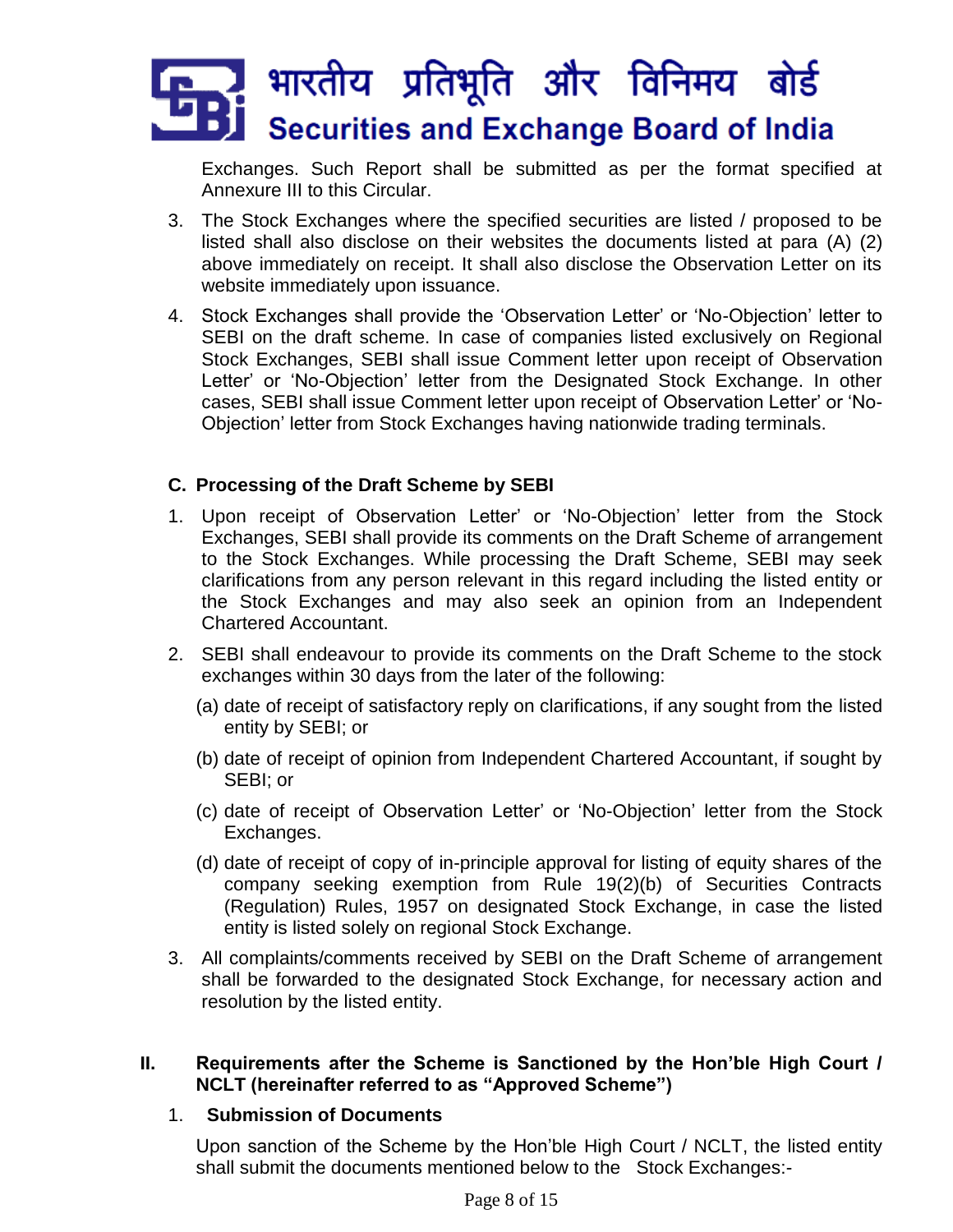- (a) Copy of the High Court/ NCLT approved Scheme;
- (b) Result of voting by shareholders for approving the Scheme;
- (c) Statement explaining changes, if any, and reasons for such changes carried out in the Approved Scheme of arrangement vis-à-vis the Draft Scheme of arrangement
- (d) Status of compliance with the Observation Letter or No Objection Letter of the Stock Exchange(s)
- (e) The application seeking exemption from Rule 19(2)(b) of SCRR, 1957, wherever applicable; and
- (f) Report on Complaints as per Annexure III of this Circular.

# **III. Application for relaxation under Sub-rule (7) of rule 19 of the Securities Contracts (Regulation) Rules, 1957**

**A. Requirements to be fulfilled by Listed Entity for Listing of Equity Shares**

#### 1. **Eligibility conditions for companies seeking relaxation under sub-rule (7) of rule 19 of the Securities Contracts (Regulation) Rules, 1957**

A listed issuer may submit the Draft Scheme of arrangement under sub-rule (7) of rule 19 of the Securities Contracts (Regulation) Rules, 1957, thereby seeking relaxation from the strict enforcement of clause (b) to sub-rule (2) of rule 19 thereof, for listing of its equity shares on a recognized Stock Exchange without making an initial public offer, if it satisfies the following conditions:

- (a) The equity shares sought to be listed are proposed to be allotted by the unlisted issuer (transferee entity) to the holders of securities of a listed entity (transferor entity) pursuant to a scheme of reconstruction or amalgamation (Scheme) sanctioned by NCLT under Section 230-234 of the Companies Act, 2013;
- (b) At least twenty five per cent of the post-scheme paid up share capital of the transferee entity shall comprise of shares allotted to the public shareholders in the transferor entity;
- (c) The transferee entity will not issue/ reissue any shares, not covered under the Draft Scheme of arrangement;
- (d) As on date of application, there are no outstanding warrants/ instruments/ agreements which give right to any person to take the equity shares in the transferee entity at any future date. If there are such instruments stipulated in the Draft Scheme, the percentage referred to in Para (b) above shall be computed after giving effect to the consequent increase of capital on account of compulsory conversions outstanding as well as on the assumption that the options outstanding, if any, to subscribe for additional capital will be exercised; and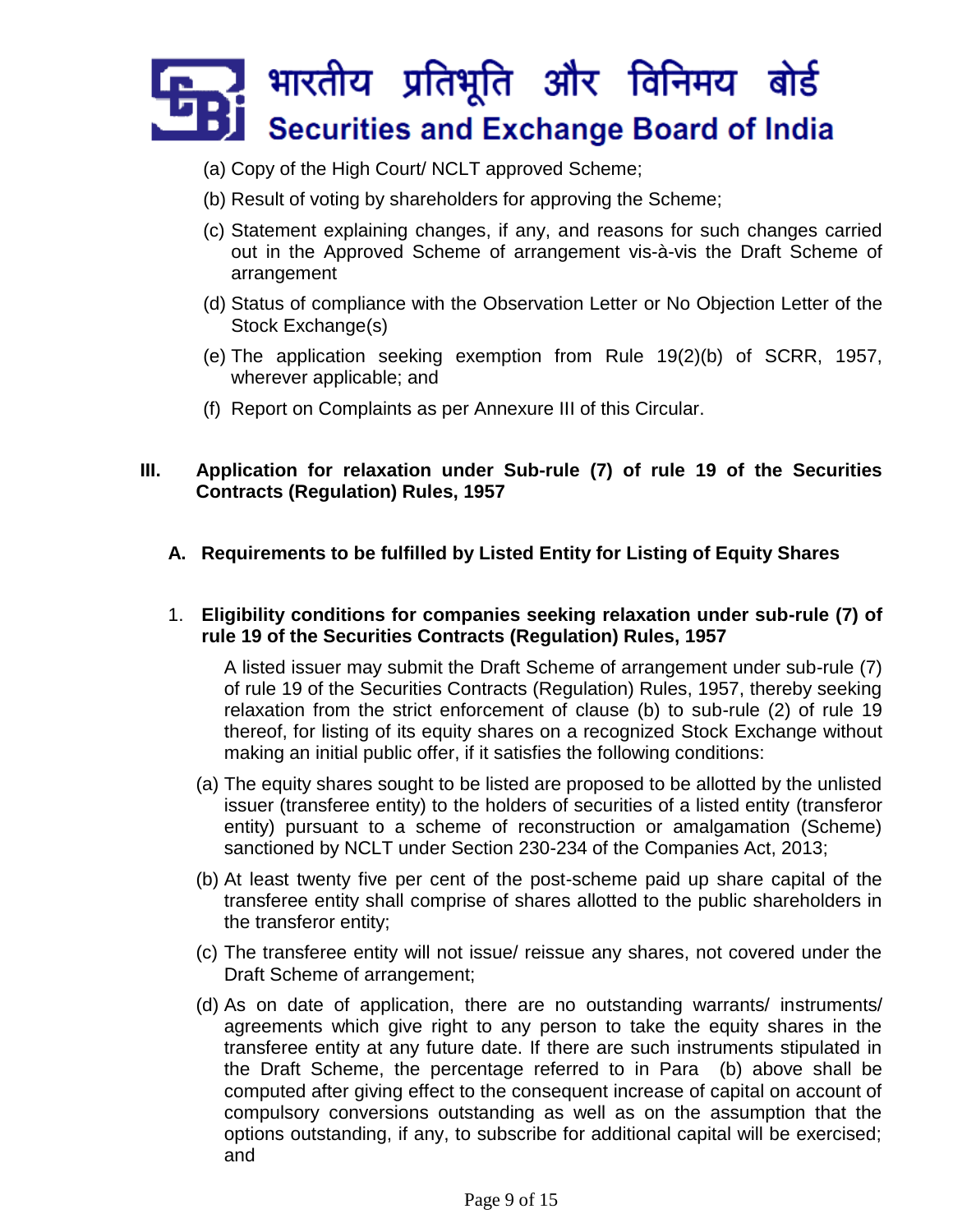(e) The shares of the transferee entity issued in lieu of the locked-in shares of the transferor entity will be subject to lock-in for the remaining period.

# 2. **Additional conditions for entities seeking relaxation under sub-rule (7) of rule 19 of the Securities Contracts (Regulation) Rules, 1957**

Stock Exchanges shall ensure that, an unlisted issuer may make an application to the Board under sub-rule (7) of rule 19 of the SCRR, pursuant to Part III of Annexure I this Circular if it satisfies the following conditions:

- (a) Observation Letter or No Objection Letter has been issued by the Stock Exchanges to the Draft Scheme of arrangement;
- (b) The listing of the equity shares of the transferee entity is in terms of the Scheme sanctioned by the Hon'ble High Court / NCLT or its order whereby the Scheme of arrangement has been sanctioned;
- (c) The equity shares sought to be listed have been allotted by the unlisted issuer (transferee entity) to the holders of securities of a listed entity (transferor entity);
- (d) The names of the allottees have been entered as beneficial owners in the records of the depositories pursuant to the Scheme or share certificates have been dispatched to the allottees.
- 3. In case of a scheme involving hiving-off of a division from a listed entity into an unlisted entity the entire pre-scheme share capital of the unlisted issuer seeking listing shall be locked in as follows:
	- (a) Shares held by Promoters up to the extent of twenty percent of the postmerger paid-up capital of the unlisted issuer, shall be locked-in for a period of three years from the date of listing of the shares of the unlisted issuer;
	- (b) The remaining shares shall be locked-in for a period of one year from the date of listing of the shares of the unlisted issuer.
	- (c) No additional lock-in shall be applicable if the post scheme shareholding pattern of the unlisted entity is exactly similar to the shareholding pattern of the listed entity.
- 4. The listed entity and/or transferee entity (unlisted entity), as applicable, shall ensure that it has completed steps for listing of its specified securities, within thirty days of the receipt of the order of the Hon'ble High Court/ NCLT sanctioning the Scheme, simultaneously on all the Stock Exchanges where the equity shares of the listed entity (or transferor entity) are/were listed.
- 5. It shall be ensured that trading in securities commences within forty five days of the order of the Hon'ble High Court/ NCLT. Before commencement of trading, the transferee entity shall give an advertisement in one English and one Hindi newspaper with nationwide circulation and one regional newspaper with wide circulation at the place where the registered office of the transferee entity (is situated, giving following details:
	- (a) Name and address of its registered office;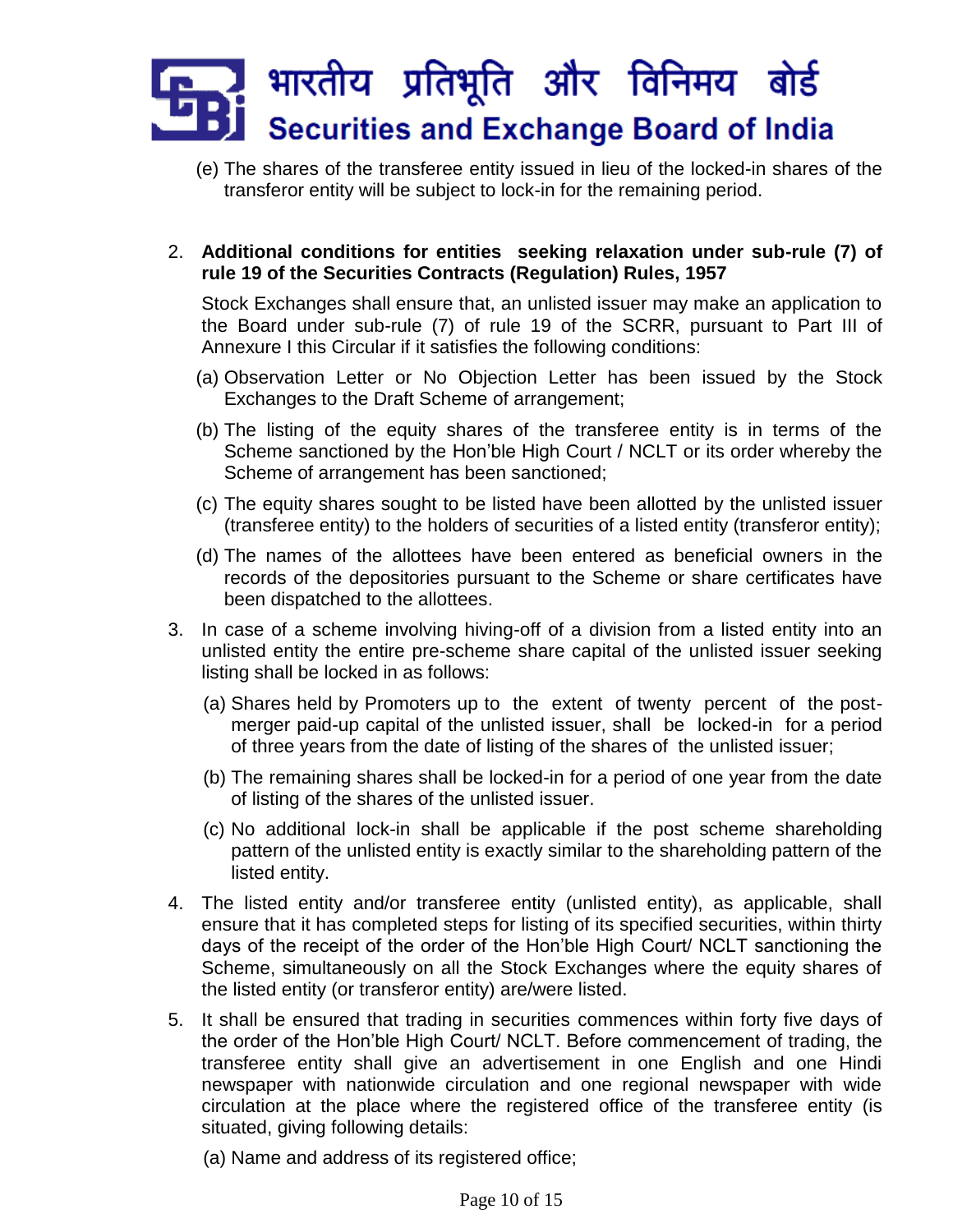- (b) Details of change of name and/or object clause;
- (c) Capital structure pre and post scheme of amalgamation. This shall provide details of the authorized, issued, subscribed and paid up capital (Number of instruments, description, and aggregate nominal value);
- (d) Shareholding pattern giving details of its promoter group shareholding, group companies;
- (e) Names of its ten largest shareholders number and percentage of shares held by each of them, their interest, if any;
- (f) Details of its promoters educational qualifications, experience, address;
- (g) Business and its management;
- (h) Reason for the amalgamation;
- (i) Financial statements for the previous three years prior to the date of listing;
- (j) Latest audited financial statements along with notes to accounts and any audit qualifications. Change in accounting policies in the last three years and their effect on profits and reserves (Financial statements should not be later than six months prior to the date of listing);
- (k) Details of its other group companies including their capital structure and financial statements;
- (l) Outstanding litigations and defaults of the transferee entity, promoters, directors or any of the group companies;
- (m)Particulars of high, low and average prices of the shares of the listed transferor entity during the preceding three years;
- (n) Any material development after the date of the balance sheet; and
- (e) Such other information as may be specified by the Board from time to time.

## **B. Application by a listed entity for Listing of Equity Shares with Differential Rights as to Dividend, Voting or Otherwise:**

A listed entity desirous of listing of its equity shares with differential rights as to dividend, voting or otherwise, without making an initial public offer of such equity shares, may make an application to the Board under sub-rule (7) of rule 19 of the SCRR seeking relaxation from strict enforcement of clause (b) to sub-rule (2) of rule 19 thereof if it satisfies the following conditions:

- (a) such equity shares are issued to all the existing shareholders as on record date by way of rights or bonus issue;
- (b) the issuer is in compliance with the conditions of minimum public shareholding requirement stipulated in regulation 38 of Listing Regulation, with reference to the equity shares already listed and the equity shares with differential rights proposed to be listed; and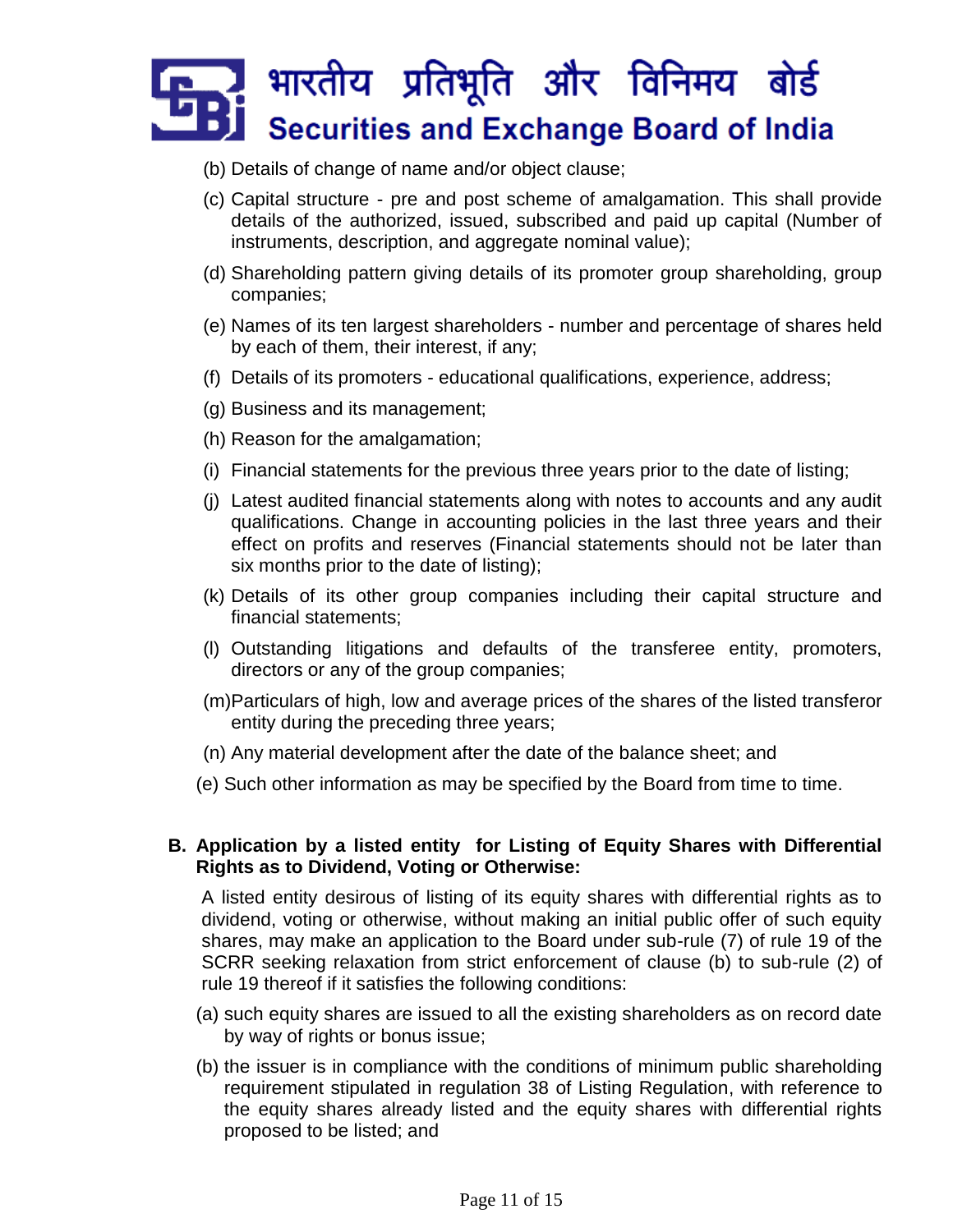(c) the issuer undertakes to disclose the shareholding pattern of the equity shares with differential rights separately in terms of requirements of regulation 31 of listing regulations.

# **C. Application by a listed entity for Listing of warrants Offered Along With Non-Convertible Debentures (NCDs):**

A listed entity, desirous of listing of its warrants without making an initial public offer of warrants, may make an application to the Board under sub-Rule (7) of rule 19 of the SCRR seeking relaxation from strict enforcement of clause (b) to subrule (2) of rule 19 if it satisfies the following conditions:

- (a) warrants are issued as combined offering of NCDs and warrants through qualified institutions placement under Chapter VIII of the ICDR Regulations;
- (b) the issuer is in compliance with all the provisions of Chapter VIII of the ICDR Regulations ; and
- (c) NCDs and warrants shall be traded in the minimum trade lot of one lakh rupees.

# **D. Requirements to be fulfilled by Stock Exchange(s)**

1. The designated Stock Exchange shall forward the documents to the Board along with its recommendations on documents and recommendation, if applicable, on the application for granting exemption, under sub-rule (7) of rule 19 of SCRR.

## **E. Processing of the Scheme by SEBI**

- 1. The Board may, while granting relaxation, if any, under sub-rule (7) of rule 19 of SCRR, stipulate any other conditions as may be deemed necessary in the interest of investors and securities market, under the facts and circumstances of the specific case.
- 2. SEBI shall endeavour to intimate its comments/approval, wherever applicable, to the designated Stock Exchange within 30 days of receipt of complete information, including the no-objection certificate from the Stock Exchange.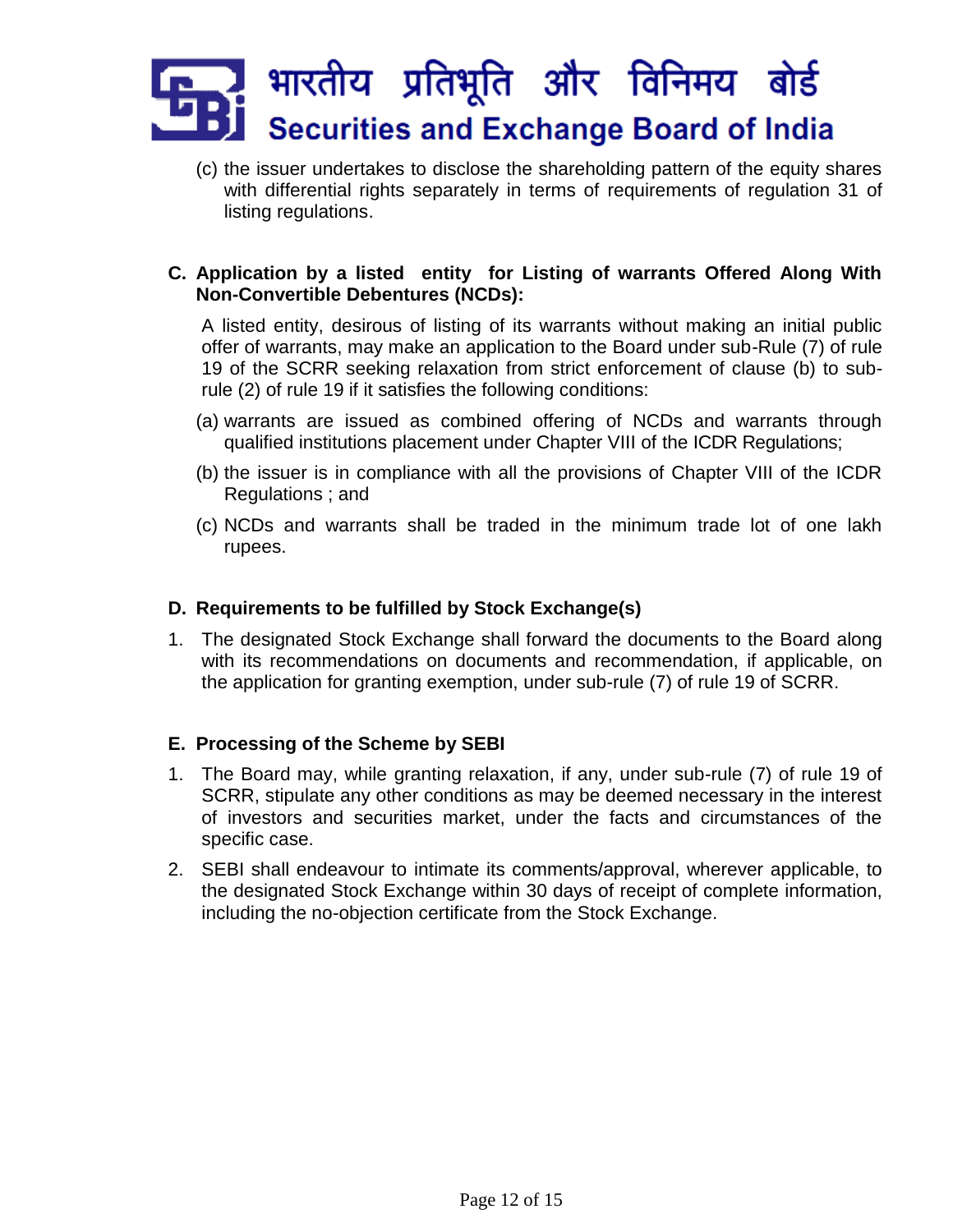**ANNEXURE II**

#### **Format for Auditor's Certificate**

To, The Board of Directors,

*…………………………………………………………….*

*(Name and address of the Company)*

We, the statutory auditors of ……………………………. *(name of the listed entity),*(hereinafter referred to as "the Company"), have examined the proposed accounting treatment specified in clause ……… *(specify clause number)* of the Draft Scheme of ……………………………….. *(specify the type of Scheme)* between ……………………………………….. *(names of the companies/entities involved)* in terms of the provisions of section(s) ………………………………… *(specify the relevant section(s))* of the Companies Act, 1956/ Companies Act, 2013 with reference to its compliance with the applicable Accounting Standards notified under the Companies Act, 1956/ Companies Act, 2013 and Other Generally Accepted Accounting Principles.

The responsibility for the preparation of the Draft Scheme and its compliance with the relevant laws and regulations, including the applicable Accounting Standards as aforesaid, is that of the Board of Directors of the Companies involved. Our responsibility is to examine and report whether the Draft Scheme complies with the applicable Accounting Standards and Other Generally Accepted Accounting Principles. Nothing contained in this Certificate, nor anything said or done in the course of, or in connection with the services that are subject to this Certificate, will extend any duty of care that we may have in our capacity of the statutory auditors of any financial statements of the Company. We carried out our examination in accordance with the Guidance Note on Audit Reports and Certificates for Special Purposes, issued by the Institute of Chartered Accountants of India.

Based on our examination and according to the information and explanations given to us, we confirm that the accounting treatment contained in the aforesaid scheme is in compliance with SEBI (Listing Obligations and Disclosure Requirements) Regulations, 2015 and circulars issued thereunder and all the applicable Accounting Standards notified by the Central Government under the Companies Act, 1956/ Companies Act, 2013 and/or the accounting treatment in respect of ………………………. *(specify the financial statement item(s))* as prescribed by ………………………………. *(name of the regulator) vide* its Notification …………………………. *(details of the Notification)* which prevail over the accounting treatment for the same as prescribed under the aforesaid Accounting Standards (wherever applicable), except the following:

□□…………………………………

This Certificate is issued at the request of the ……………………………. *(name of the Company)*  pursuant to the requirements of circulars issued under SEBI (Listing Obligations and Disclosure Requirements) Regulations, 2015 for onward submission to the …………………………………….. *(name of the Stock Exchange(s))*. This Certificate should not be used for any other purpose without our prior written consent.

For

……………………………………………….. (*name of the Firm)* Chartered Accountants Firm Registration No.: Signature (Name of the member) Designation (Partner or proprietor, as may be applicable): Membership Number: Place: Date: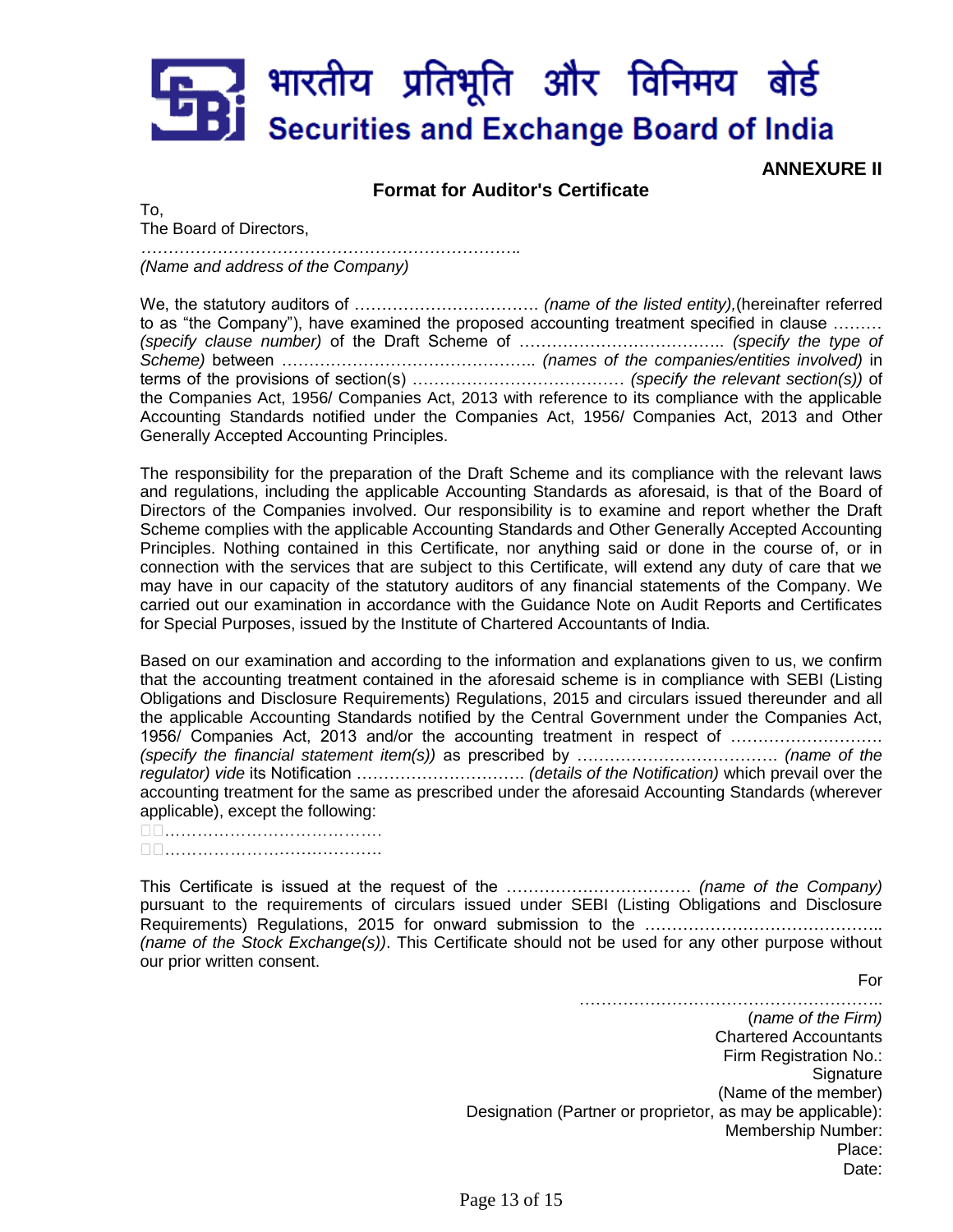

**ANNEXURE III**

# **Format for Report on Complaints**

# **Part A**

| Sr. No.        | <b>Particulars</b>                                               | <b>Number</b> |
|----------------|------------------------------------------------------------------|---------------|
|                | Number of complaints received directly                           |               |
| $\overline{2}$ | Number of complaints forwarded by Stock Exchanges<br><b>SEBI</b> |               |
| 3              | Total Number of complaints/comments received (1+2)               |               |
| 4              | Number of complaints resolved                                    |               |
| 5              | Number of complaints pending                                     |               |

#### **Part B**

| Sr. No. | Name of complainant | <b>Date of Complaint</b> | <b>Status</b><br>(Resolved/pending) |
|---------|---------------------|--------------------------|-------------------------------------|
|         |                     |                          |                                     |
|         |                     |                          |                                     |
|         |                     |                          |                                     |